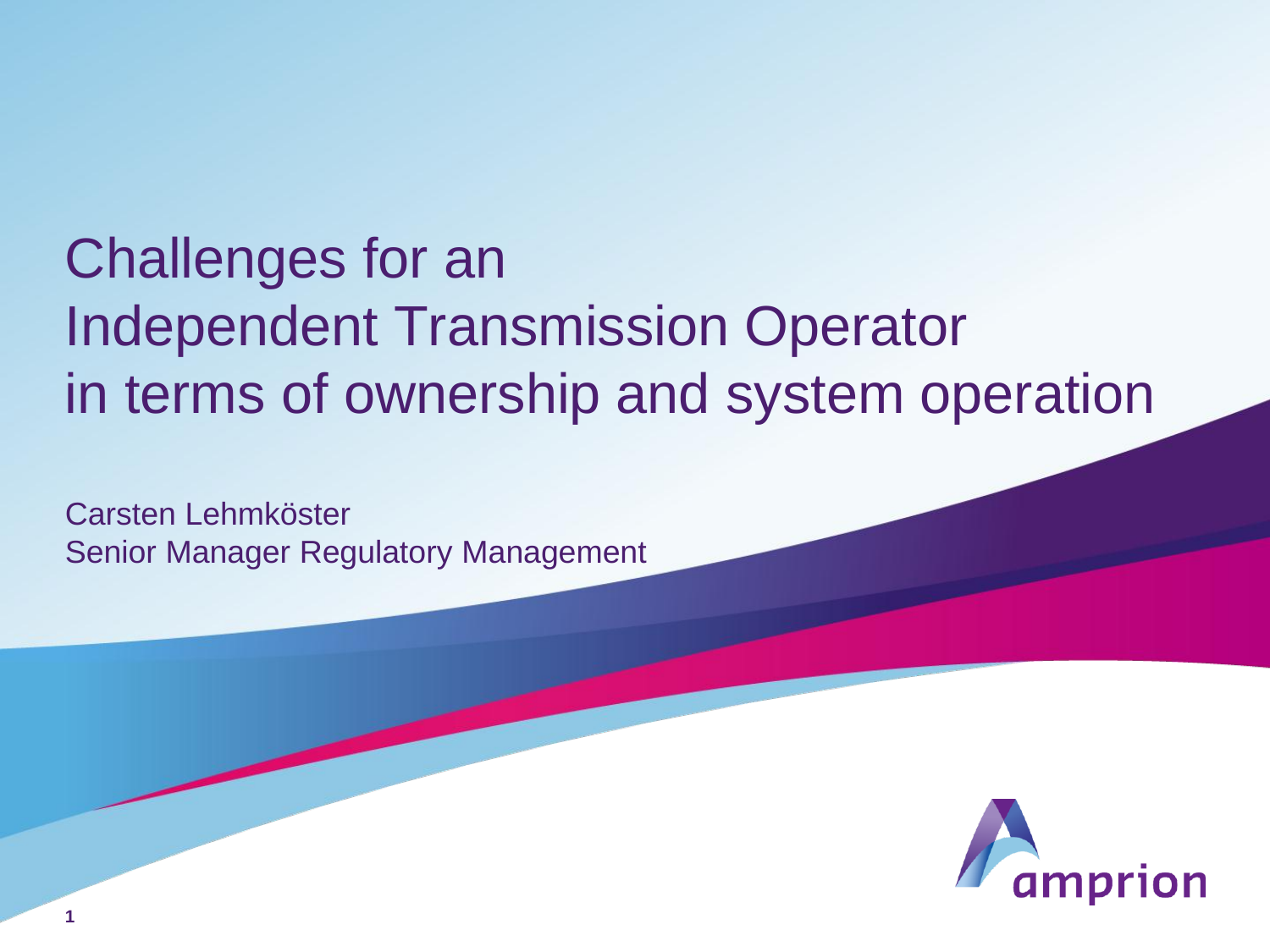# Amprion

| <b>Transmission</b><br><b>System</b> | Largest transmission system in Germany reaching from Lower<br>$\mathcal{L}_{\mathcal{A}}$<br>Saxony to the Alps, with a total network length of 11,000 km (380 and<br>220-kV lines) and 160 sub-stations |
|--------------------------------------|----------------------------------------------------------------------------------------------------------------------------------------------------------------------------------------------------------|
| <b>Interconnected</b><br>network     | Responsibility for one of the largest control areas in Europe<br>involving important tasks related to the operation and management of<br>the European interconnected network                             |
| <b>Customers</b>                     | 73,100 km <sup>2</sup> of served territory equivalent to a fifth of the Federal<br>$\mathcal{L}_{\mathcal{A}}$<br>Republic of Germany with a population of <b>about 27 million</b>                       |
| <b>Market Platform</b>               | Approx. 260 step-down transformation points to distribution system<br>operators and industrial customers<br>More than 2.200 Balancing groups with 350 traders<br>$\overline{\phantom{a}}$                |

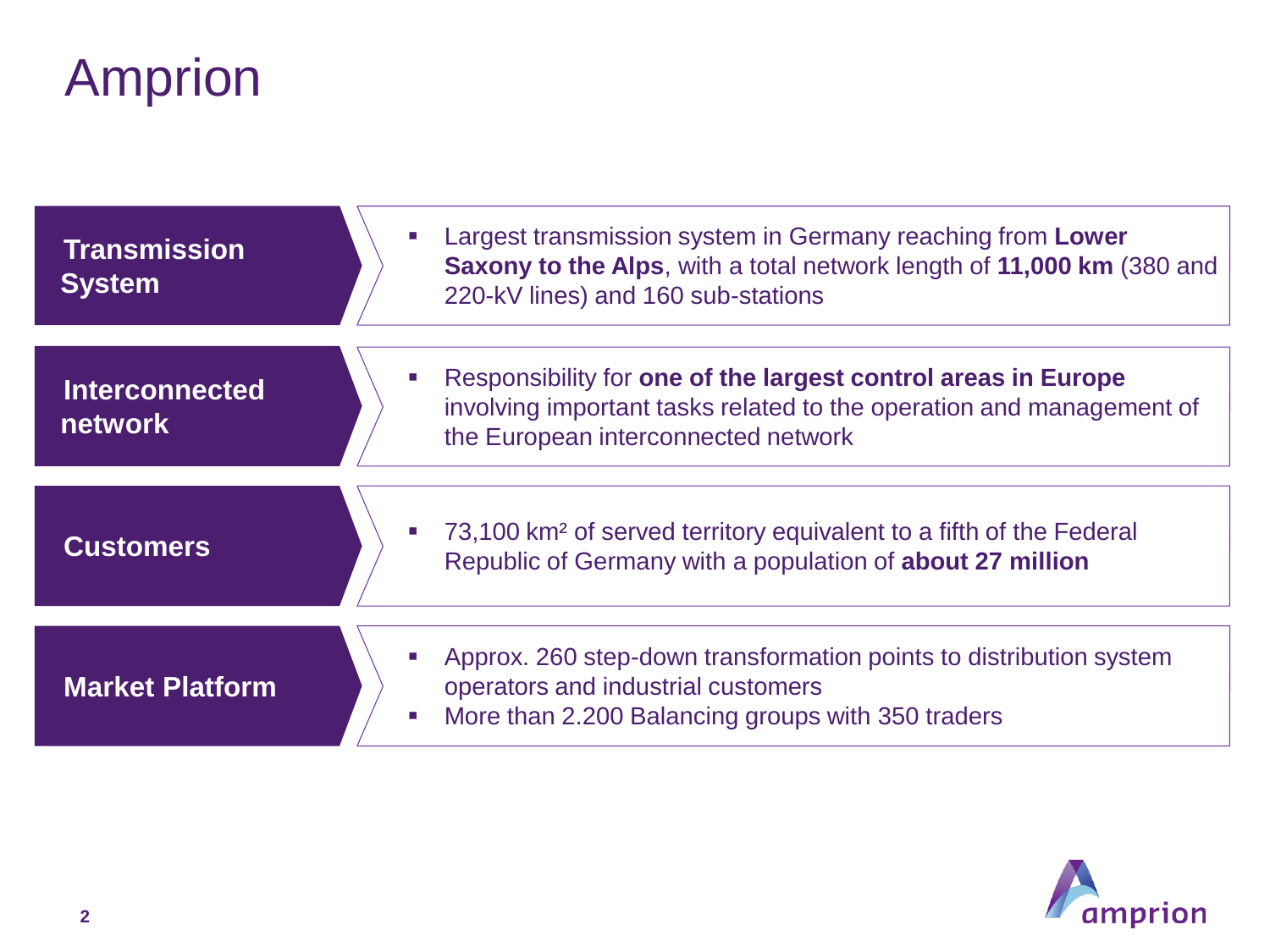# Amprion

| <b>Investments</b>                        | More than €5 billion of investments in grid expansion until 2024<br>$\mathcal{L}_{\mathcal{A}}$                                                                                                     |
|-------------------------------------------|-----------------------------------------------------------------------------------------------------------------------------------------------------------------------------------------------------|
| <b>Security of supply</b>                 | 1000 employees ensuring a reliable and safe operation of the<br>system and the transmission of electricity to industrial customers,<br>grid partners and the 27 million people within the grid area |
| <b>Cooperation</b>                        | <b>Cooperation with grid operators in Europe and supporting Germany</b><br>as the major electricity transit country                                                                                 |
| <b>Committees</b>                         | Active representation of grid operator interests in <b>national and</b><br>$\mathcal{L}_{\mathcal{A}}$<br>international committees                                                                  |
| <b>Environmental</b><br><b>Protection</b> | Taking a leading position in environmental protection, e.g. biotope<br>$\mathcal{L}_{\mathcal{A}}$<br>management and bird protection                                                                |

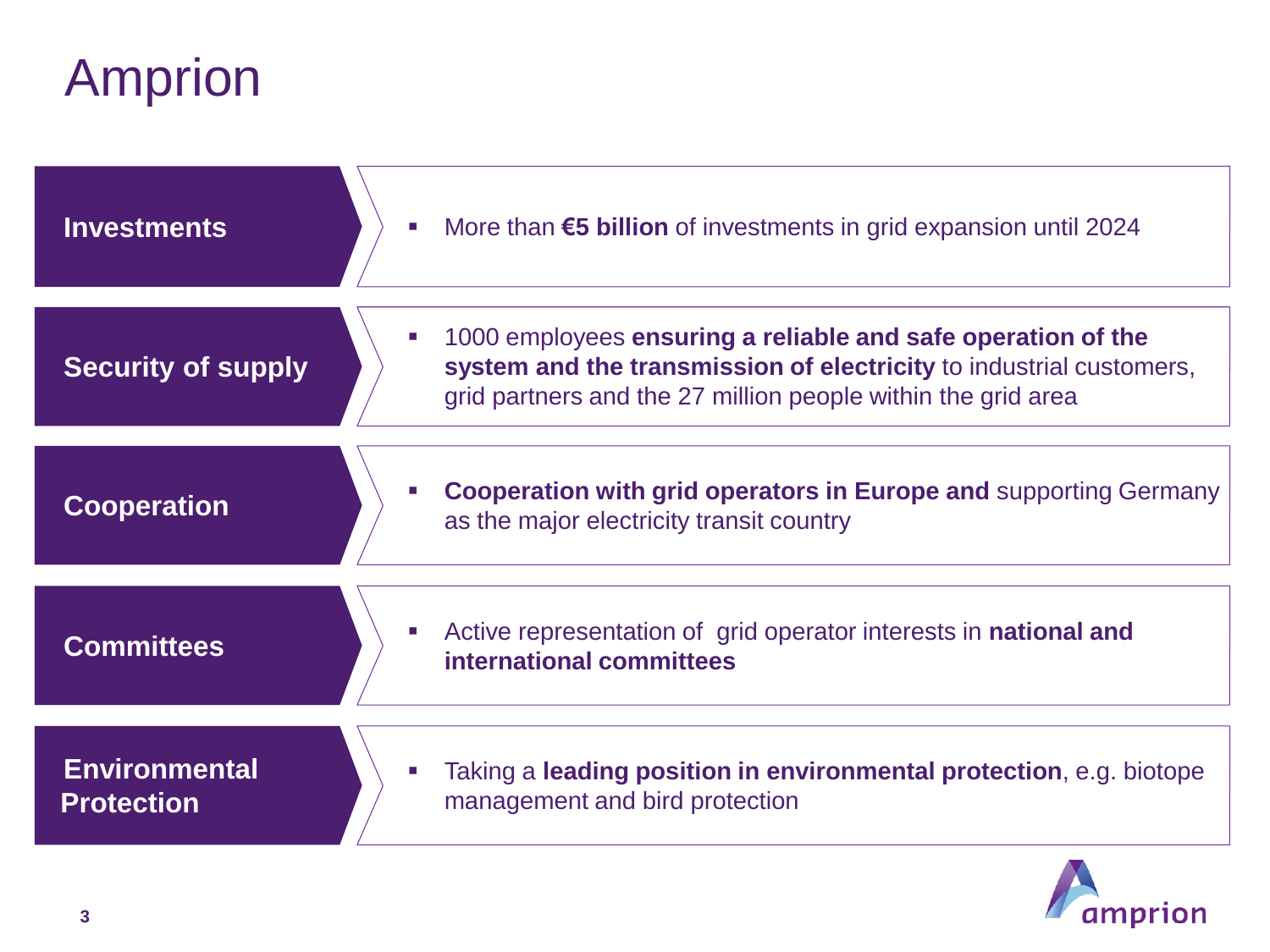### Our Grid



| Installed grid length in km<br>(380 kV)                   | 5.300       |
|-----------------------------------------------------------|-------------|
| Installed grid length in km<br>$(220 \text{ kV})$         | 5.700       |
| Sub-stations                                              | 160         |
| Supplied Area (km <sup>2</sup> )                          | 73.100      |
| Population (million)                                      | approx. 27  |
| Installed generation capacity in<br>the control area (GW) | approx. 45  |
| Annual transmission (TWh)                                 | approx. 194 |
| Biotope management area (ha)                              | 10.500      |

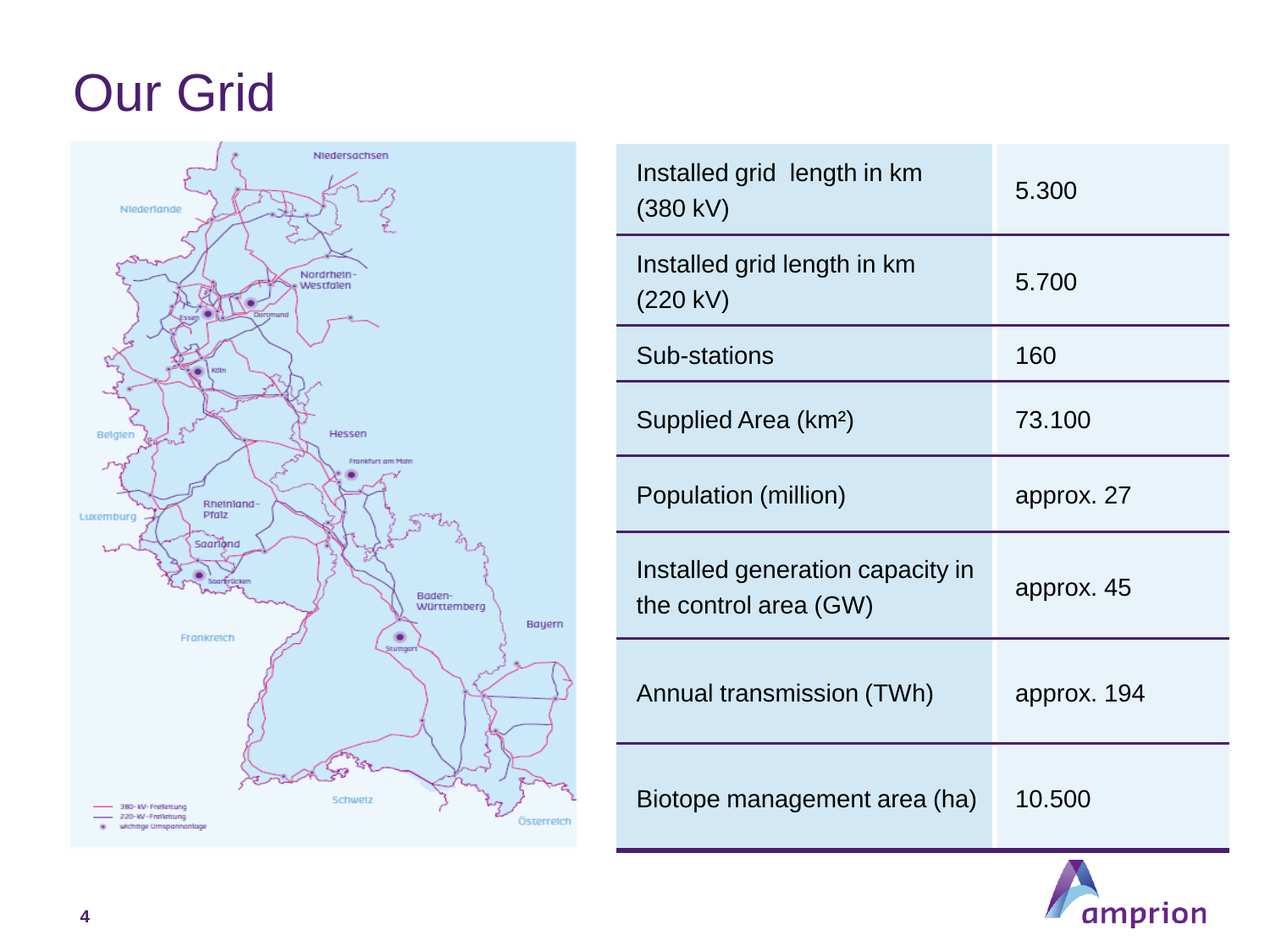## Goals of European Liberalization in the Energy Sector

- More effective unbundling of Transmission System Operators (TSOs)
- Strengthening of consumer interests
- Increased transparency requirements
- Cooperation between TSOs (ENTSO-E)  $→$  **Regulation (EC) No 714/2009**
- Creation of a coordinating "European Regulatory Agency Authority" (ACER); *Regulation (EC) No 713/2009*
- Strengthening of National Regulatory Authorities

#### **Increased Competition**

#### **Improved Market Integration**

#### **Goals**

- EU-Goals: "*Increased competition by improved market integration and vice versa"*
- European transmission grid as **key for market integration**
- **Reduction of market power by maximizing trade within the internal market**

**ENTSO-E**= European Network of Transmission System Operators for Electricity



**ACER**= Agency for the Cooperation of Energy Regulators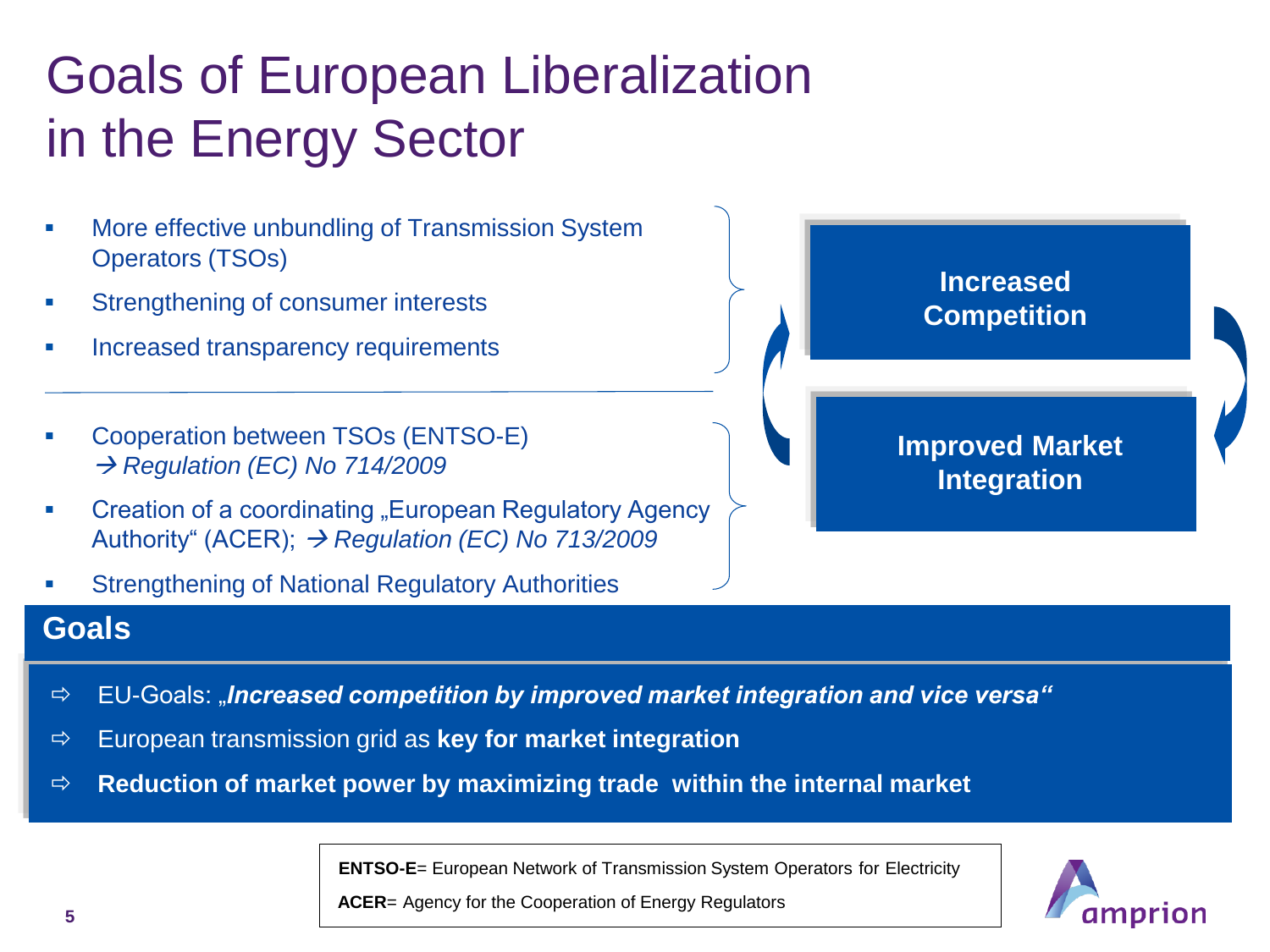## History of European Liberalization: Energy Sector

| <b>First legislative</b><br><b>Package</b>  | Directive 96/92/EC (implementation in Germany 1998):<br>Free choice of electricity supplier (step-wise)<br><b>Beginning of Unbundling</b>                                                                                                   |
|---------------------------------------------|---------------------------------------------------------------------------------------------------------------------------------------------------------------------------------------------------------------------------------------------|
|                                             |                                                                                                                                                                                                                                             |
| <b>Second legislative</b><br><b>Package</b> | Directive 2003/54/EC (Germany 2005):<br><b>Structural Unbundling</b><br>Establishment of regulatory authorities<br>Abolishment of negotiated network access<br>$\blacksquare$                                                               |
|                                             |                                                                                                                                                                                                                                             |
| <b>Third legislative</b><br><b>Package</b>  | Directive 2009/72/EC (Germany 2011):<br>Fully effective Unbundling (three options): OU, ISO, ITO<br>Increased rights for Customers (switch of supplier within 3 weeks)<br>$\blacksquare$<br>Stronger independence of regulatory authorities |

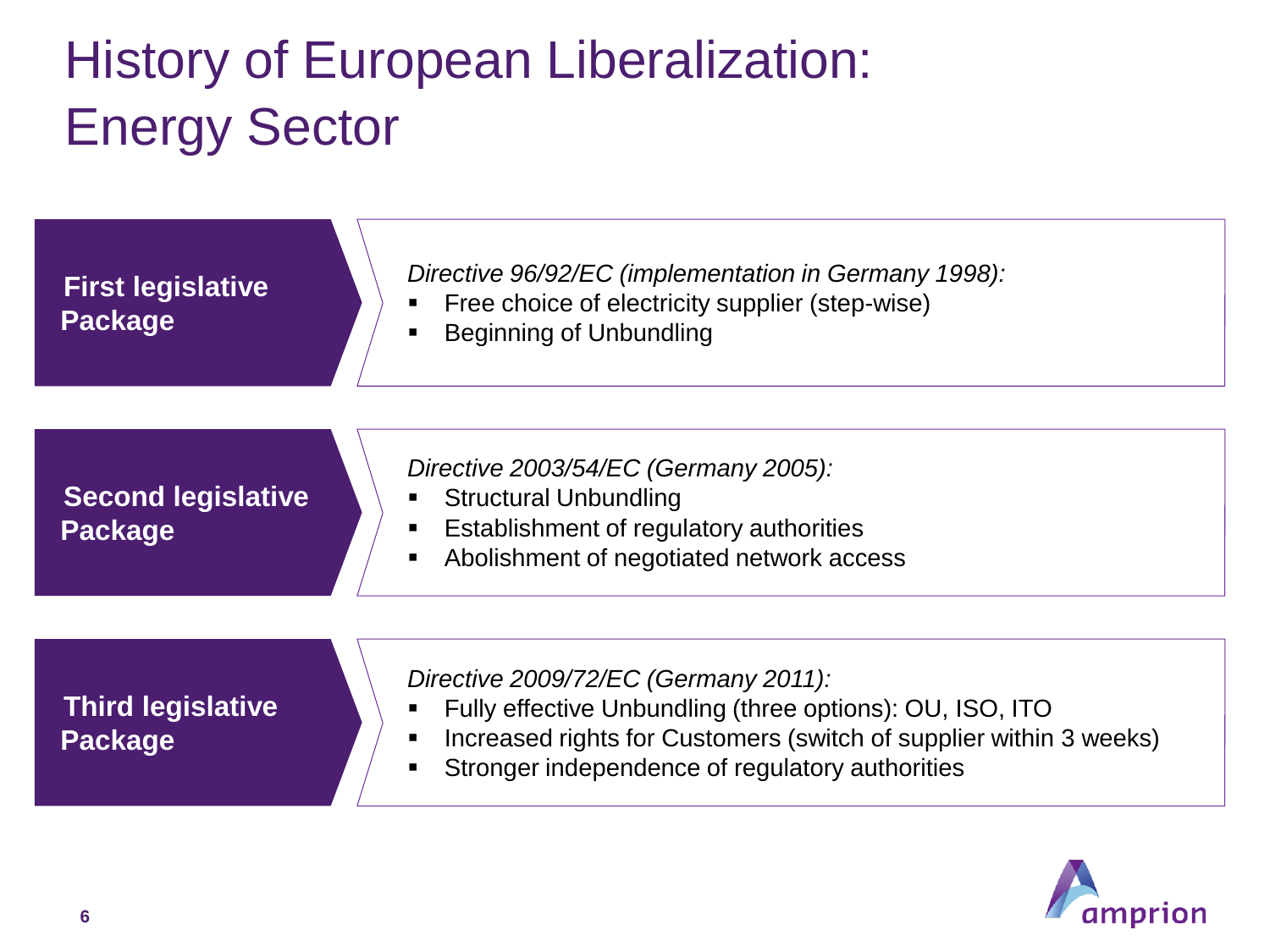## Third package: Three Unbundling Options

### 1. Article 9 (1): **Ownership Unbundling (OU)**



→ Third Option (ITO) was proposed by 8 member states (amongst others **Germany and France**) and implemented

\* In case of Amprion the vertically integrated undertaking is **RWE** as it also performs the functions generation and supply of electricity

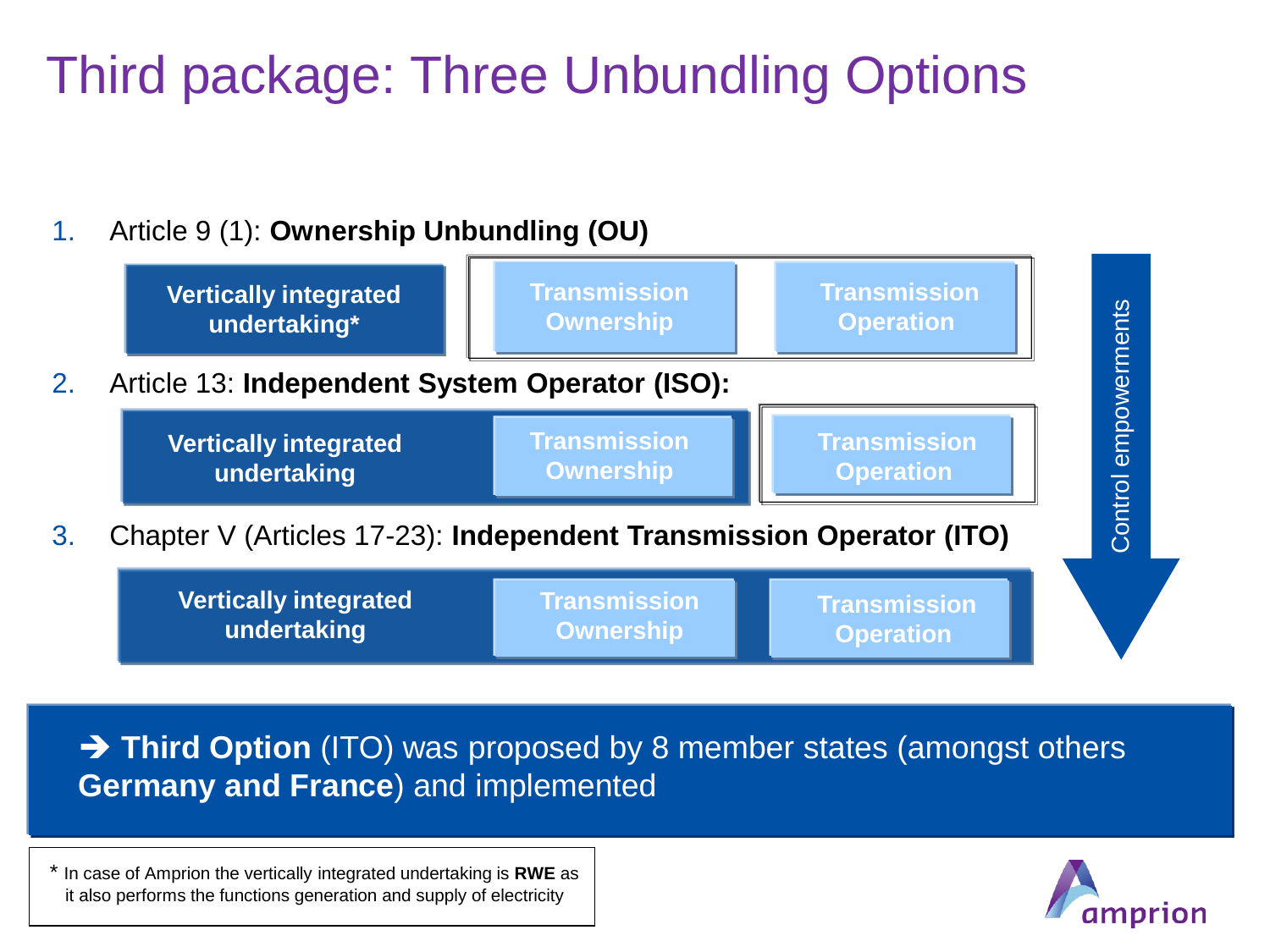### ITO Model: Requirements

- **Requirements ITO-Model according to Directive 2009/72/EC**
	- **Complete human, technical, physical and financial resources** to operate and develop the transmission grid
	- $\checkmark$  ITO has to be organised as legal entity referred to in Directive 68/151/EEC (Germany: **AG, KGaA or GmbH)**
	- **Independent Corporate Identity**, neutral name, separate premises
	- **Prohibition of the using the vertically integrated company's internal services**
	- $\checkmark$  ITO may offer services without discrimination
	- **Guaranteeing independent investment decisions**
	- Strengthening of **the Compliance program and the compliance officer**
	- **Independence of management**
	- **Supervision by a neutral Supervisory body**
	- Increased **control and monitoring competences of regulatory authorities**

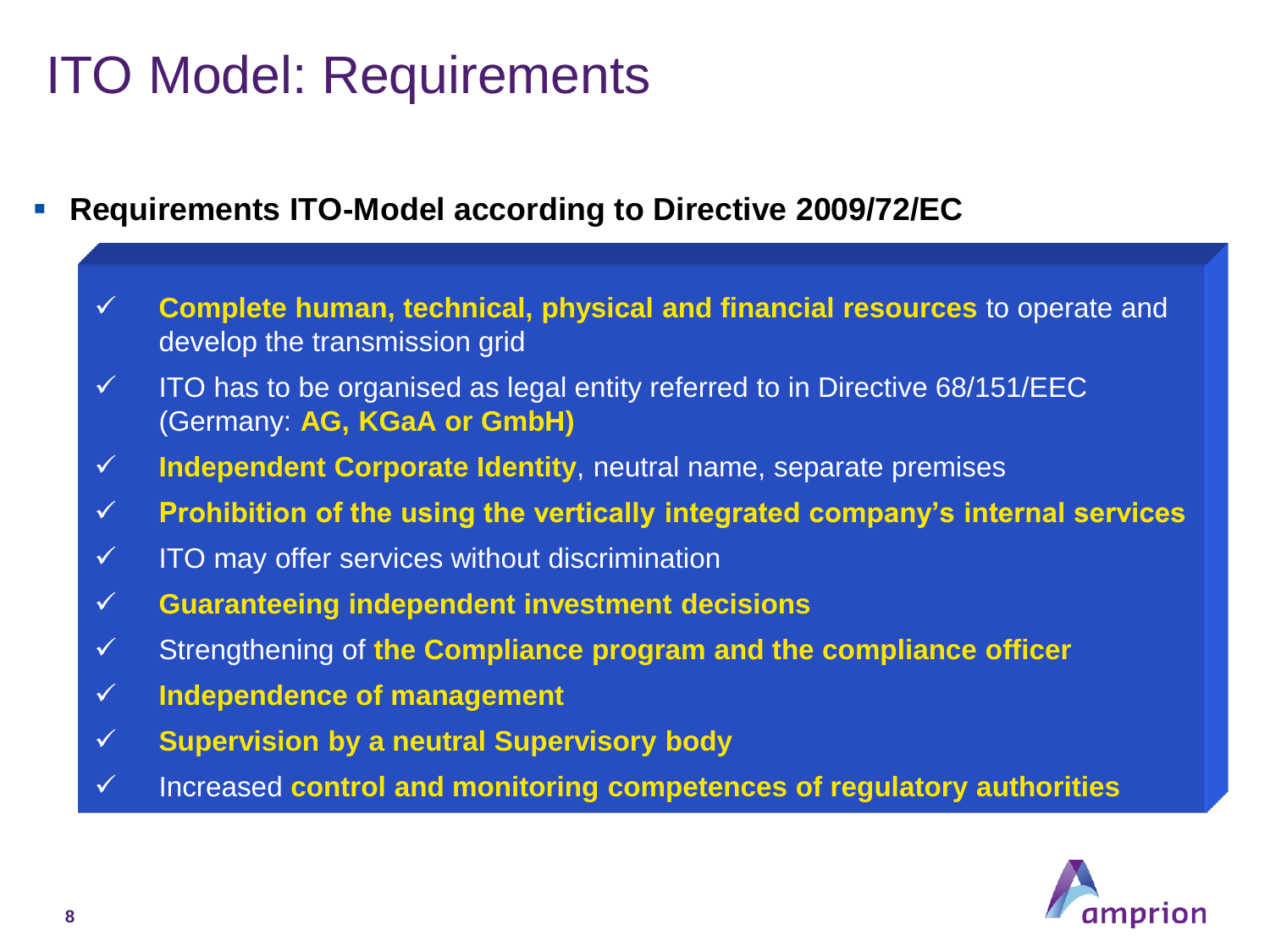### ITO Certification of Amprion

### **Implementation of the ITO-Model:**

- **Transposition of unbundling rules** ahead of time on 01.07.2009
- **Independent decision rights of the ITO**
- **Strong commitment from** investors to invest more than 5 billion € in order to develop the grid
- Establishment of a **fully functional transmission company** (e.g. transfer of essential personnel from service companies increasing Amprion's staff from approx. 300 fte`s to approx. 1000 fte`s)
- ITO legal form: **GmbH (Ltd.)**
- **Independent Corporate Identity**
	- $\checkmark$  Separated from other RWE-companies
	- neutral name: **Amprion**



### **Development of Amprion's Ownership structure:**

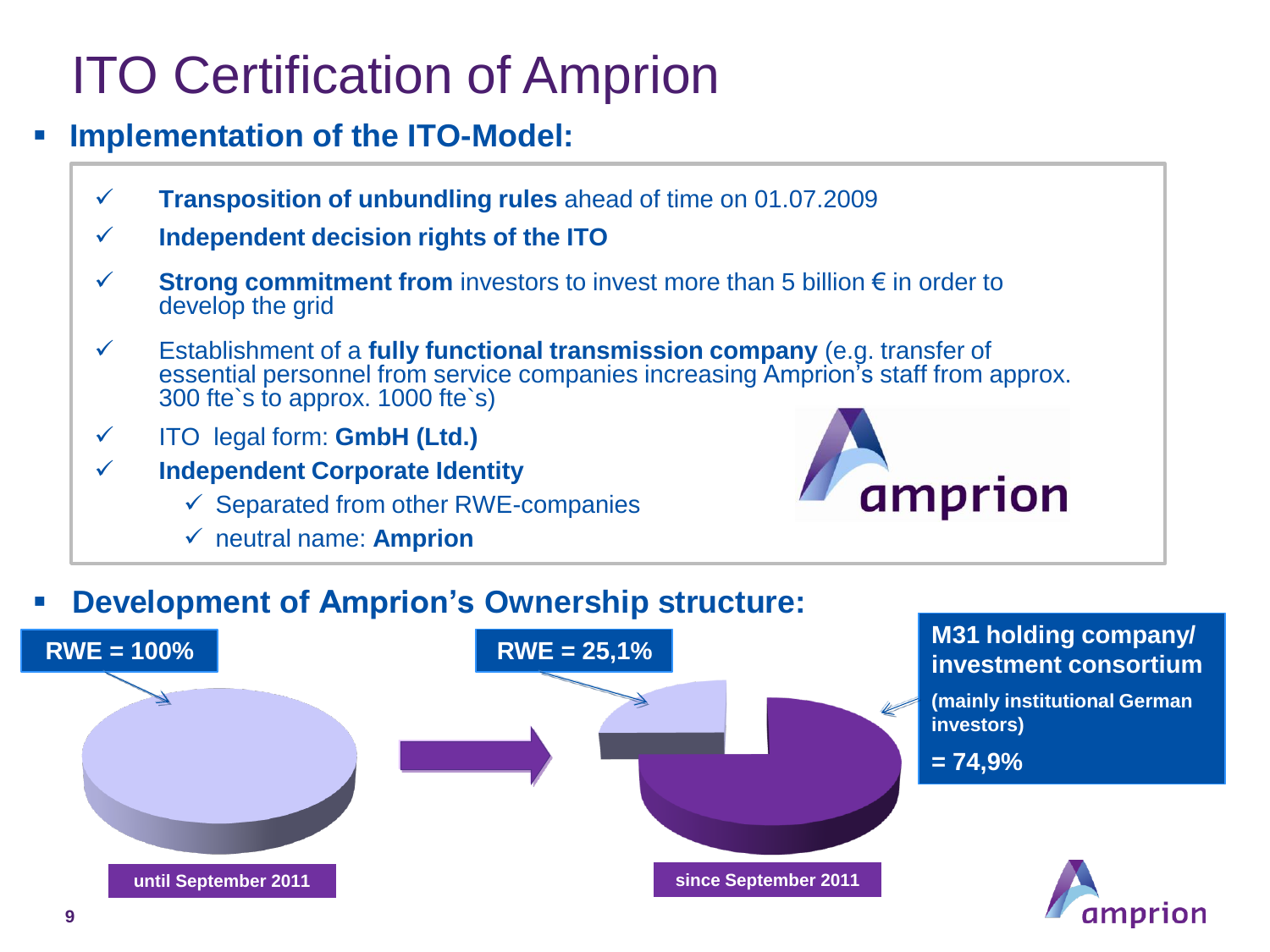### Status Quo of Unbundling in Europe



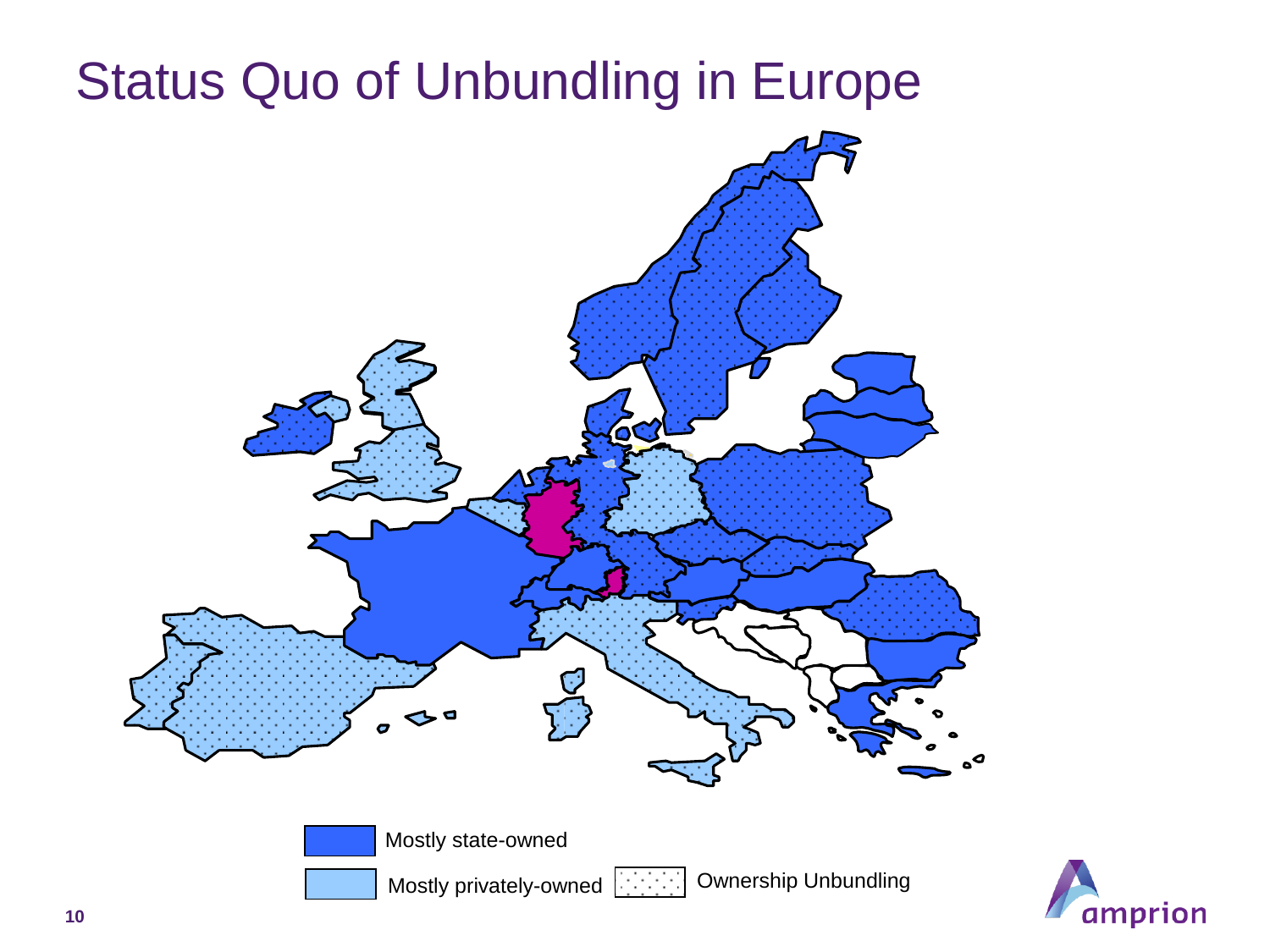### Investment Management: TSO/ITO vs. ISO

- A fully functional TSO/ITO incorporates and integrates system operation and asset management
- An separation of system operation and asset management
	- bears the risk that **the consistent and unique responsibility for the grid is disrupted**
	- But: **Responsibility for the grid is indivisible!**

#### **Example:**

**System operator** will accuse asset owner for not delivering a grid that is fit for purpose

**Asset owner** will accuse the System operator for not operating the grid correctly

#### **Conclusions:**

**Disturbance** 

- *No security of supply without security of investments*
- *Investment planning/decision is a genuine task of the asset owner*

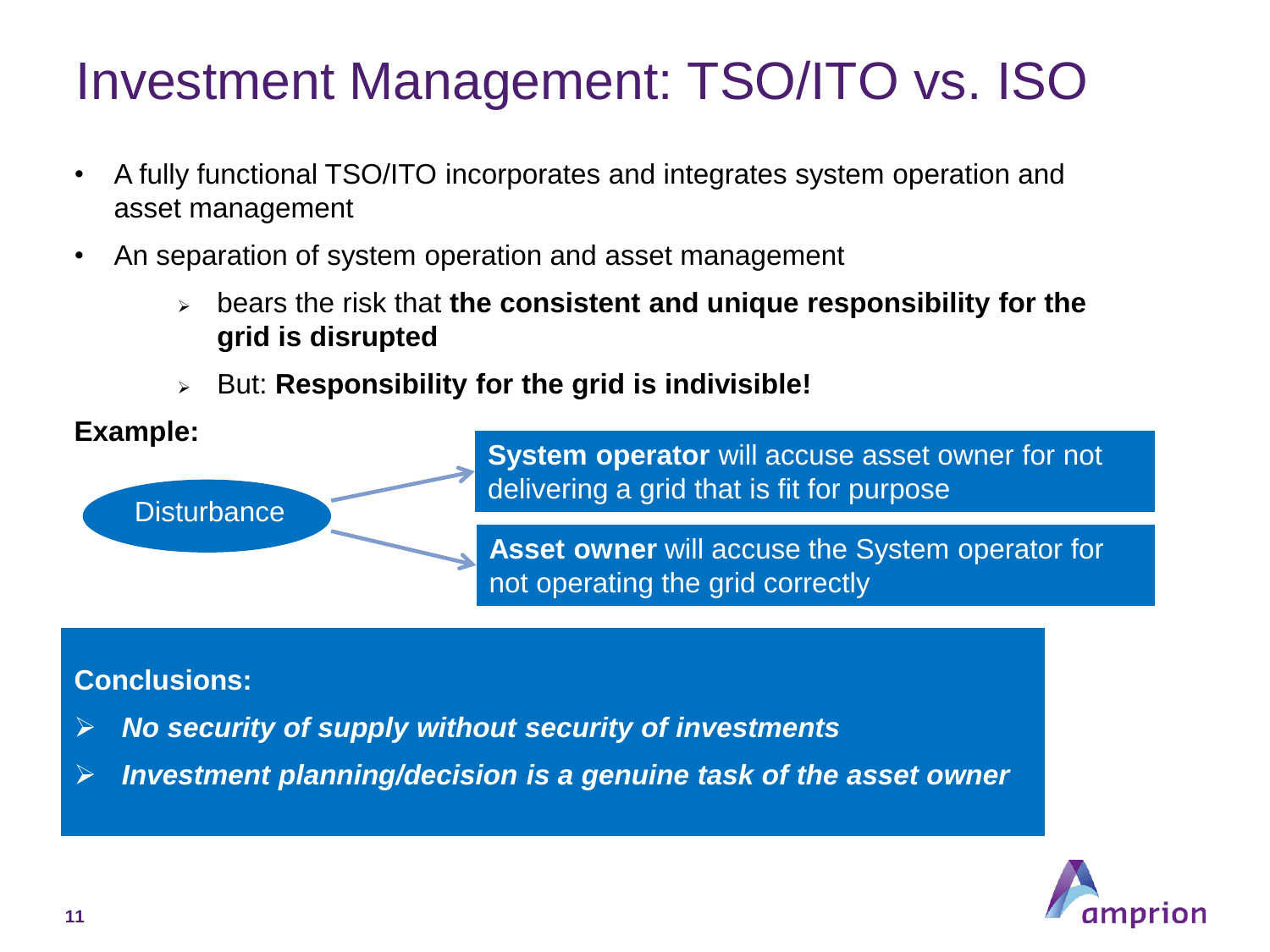### Investment Management: TSO/ITO vs. ISO



- Conflicting goals of System Operator and Asset Manager/Owner ( $\leq$ )
- Increased bureaucratic burden
- Re-Integration from ISO  $\rightarrow$  TSO (Examples: Italy; Hungary; Poland)
- **Fully functional TSO/ITO guarantees:**
	- $\checkmark$  Integrated investment circle
	- $\checkmark$  Security of Supply

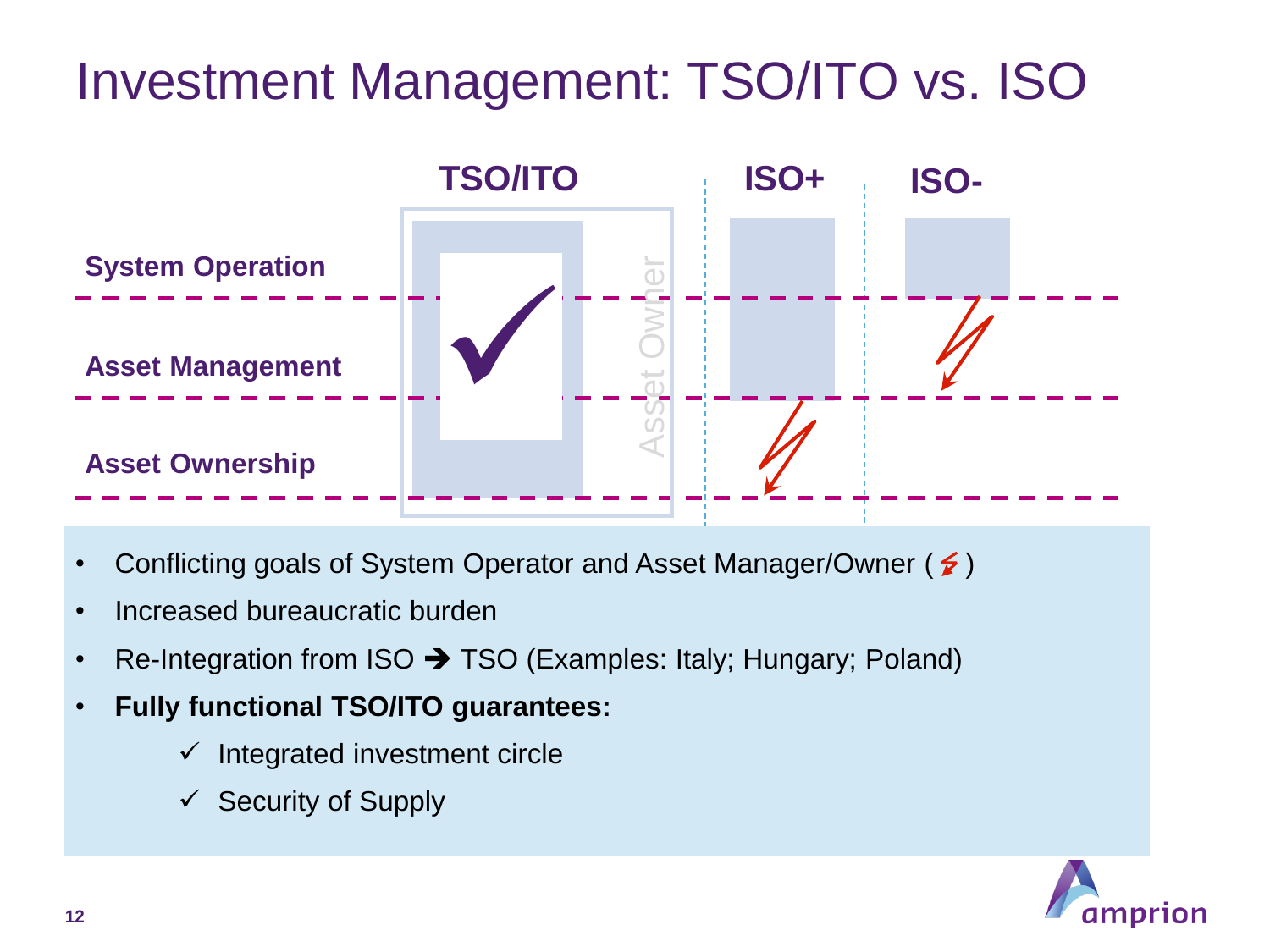## Future Challenges: Meeting Europe's low carbon target

**Network Codes will create European- wide harmonised rules for:** 



- **to complete the Internal European Energy market**
- **to ensure the highest security of supply standards in Europe**
- **Further Strengthening Coordination between regional TSOs in Europe due to:**
	- $\triangleright$  Increasing shares of RES
	- $\triangleright$  Decentralized generation
	- $\triangleright$  Increasing interdependencies between transmission systems
	- $\triangleright$  Shorter Market time intervals

#### → Solution: **an all TSO Multilateral Agreement to be developed in 2015**

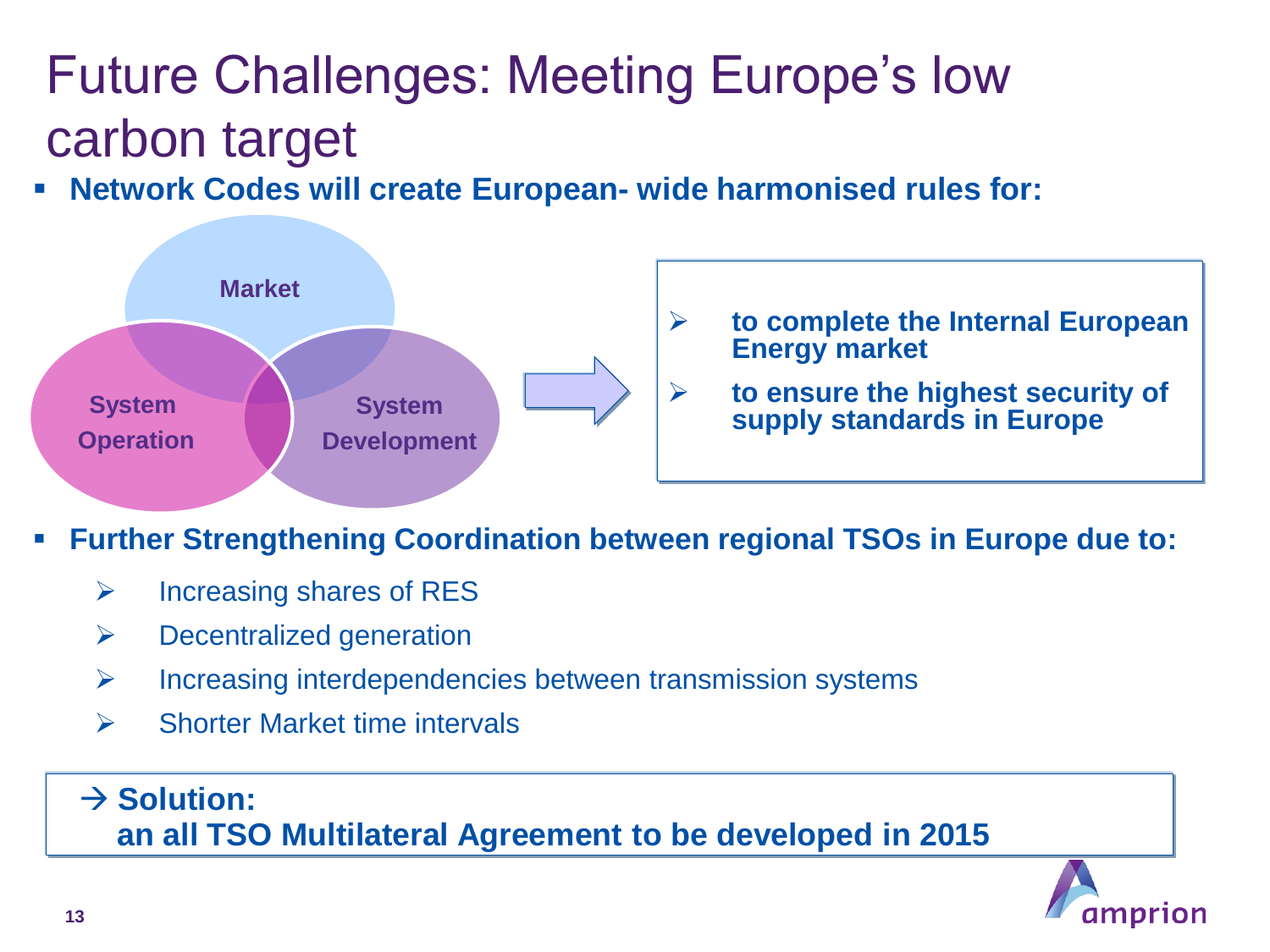### Future TSO Coordination for Europe



### **Essential Coordination Functions will be organized by RSCIs:**

- **Coordinated Security analysis**  (including remedial Actions related analysis)
- **Short and medium term Adequacy Forecasts**
- **Coordinated Capacity Calculation**
- **Outage Planning Coordination**
- Improved individual Grid Model / **Common Grid Model Delivery**

**→ Significant benefits from improved security of supply and lower costs** → Geographical Size of Coordination: Five RSCIs (existing or new) altogether will **cover well over 500 million people and a peakload of about 530 GW** 

**Source: ENTSO-E Policy paper: Future TSO Coordination for Europe**

**[coordination-for-Europe-Policy-Paper.aspx](https://www.entsoe.eu/publications/position-papers/position-papers-archive/Pages/Position Papers/Future-TSO-coordination-for-Europe-Policy-Paper.aspx)**

**14**